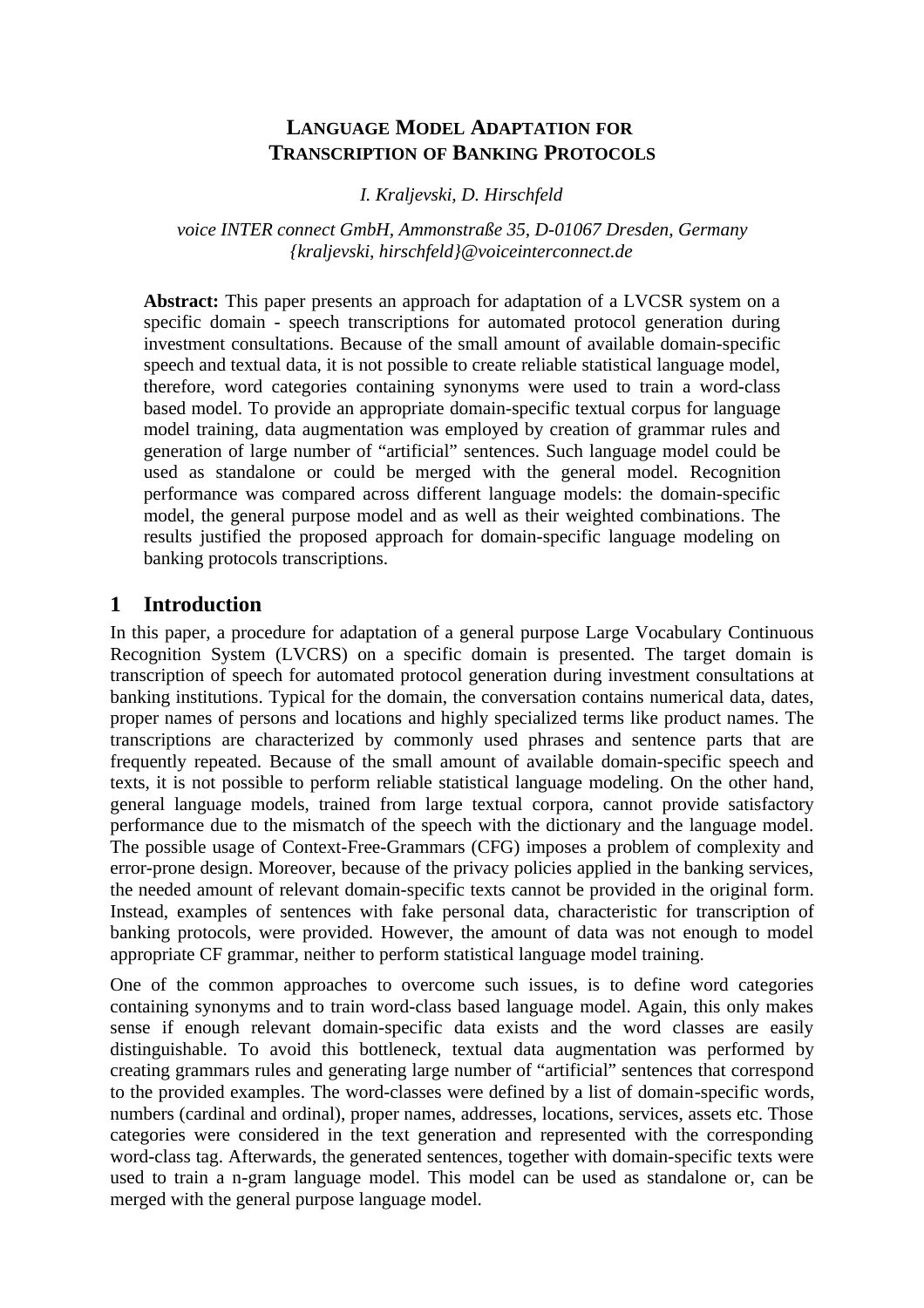In the paper, a procedure for domain-specific dictionary creation and adaptation, language model training and merging, and supervised learning of pronunciation variants is described. The procedure development was based on the speech data collected during a free trial phase and texts collected from various available sources. For the language models merging and adaptation, the approach which delivers best possible performance during the trial phase is proposed. The dictionary and the Grapheme-to-Phoneme (G2P) model were used in acoustic training, hence avoiding the acoustic model and dictionary mismatch. The models were trained on speech corpora collected for Command & Control applications in a Car, in Smart Home and for transcriptions in Tourism and Date negotiation domains. The best performing acoustic model was chosen and the recognition performance was compared across different language models: the domain-specific model, the general model and their weighted combinations. The experimental results justified the proposed approach for domain-specific language modeling and adaptation on banking protocols transcriptions. The outlook gives a the time and effort estimation for the start-up phase in similar tasks.

The paper is organized as follows: In the Section 2 the speech corpora used for acoustic modeling, the textual data augmentation method, lexical and language modeling are described. Section 3 presents the speech recognition system used for evaluation and in the Section 4 the results and discussion are elaborated. The paper is concluded with Section 5.

# **2 Domain-specific Language Modeling**

On Figure 1, the flow diagram of the procedure for adaptation and merging of language models is presented.



**Figure 1.** In-domain text generation, training, adaptation and merging of language models

Firstly, from the given domain-specific examples, the grammar rules with the word-class categories are defined. The generated texts were used for language and dictionary modeling to provide domain-specific recognition system. It was used in the free-trial phase to provide corrected transcriptions and to extend the content of the domain-specific textual corpus. The enriched text can be used again, to provide better language modeling or to adapt a general language model. The domain-specific model can be also merged with a general model. All three approaches were used in the experimental evaluation and the performance of the language models was observed.

## **2.1 Speech Corpora for Acoustic Modeling**

The database used for acoustic modeling comprises of mixed speech corpora on German. The training set consists of 34558 utterances and the development set used for optimization of the training procedure, has 349 sentences. The total duration of the speech database is approx. 53 hours and 15 min. The words as found in the original transcriptions compose a vocabulary of 7845 unique words. The pronunciations were generated by automatized G2P procedure and included the training dictionary. The used G2P model was trained on a lexicon derived from the WebCelex database [1].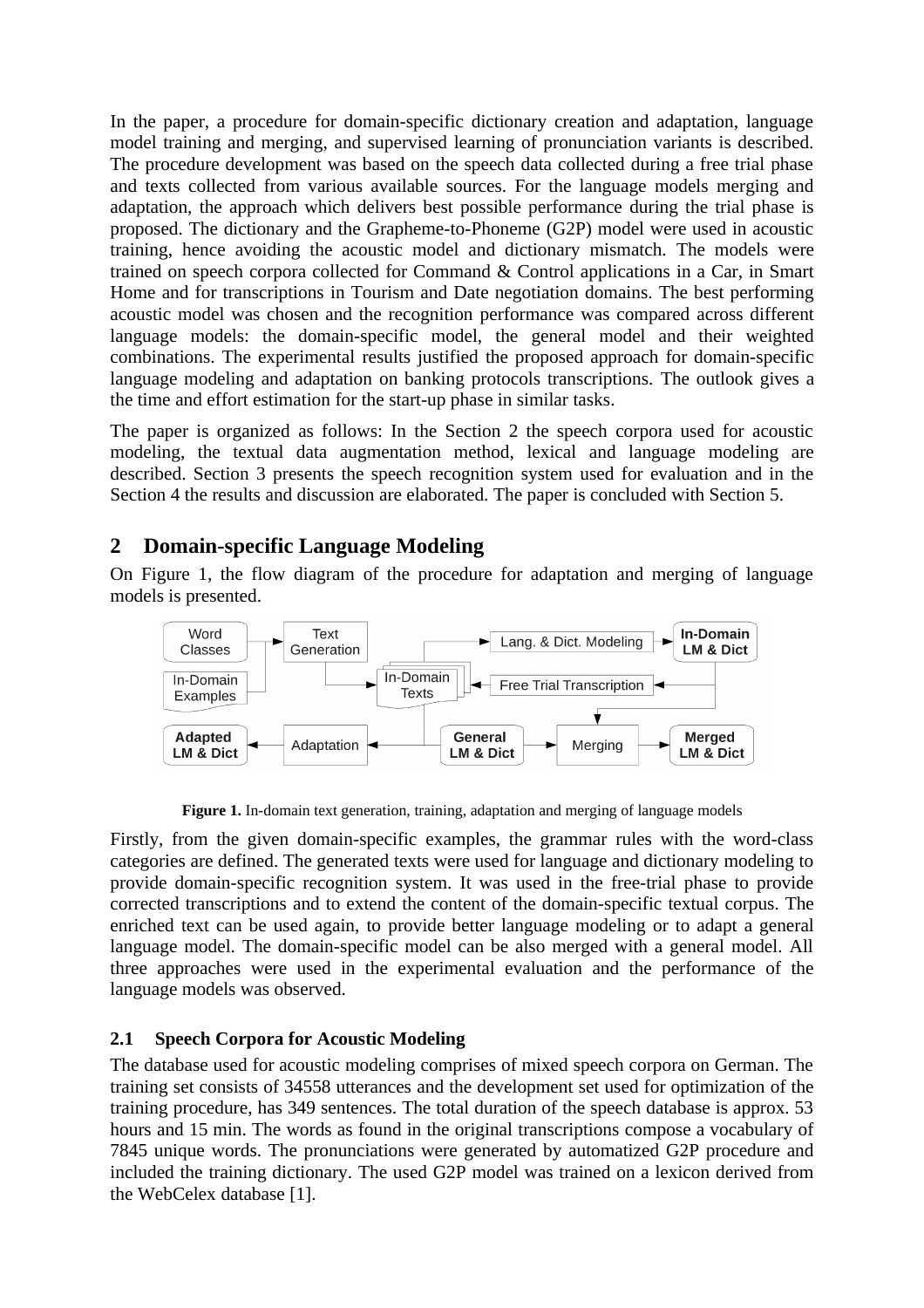After each training session, the quality of the acoustic models (AM) was evaluated on a small test set of 96 utterances of 3 speakers, using a general purpose language model. Additional performance evaluations were conducted with a selection of trained acoustic models on a another different test set. This test set consists of 17043 utterances from 25 speakers. The utterances refer to different application domains, like: information retrieval, control of household devices, TV program selection/recording etc.

#### **2.2 Textual Data Augmentation**

The common problem in developing specific ASR solutions is the lack of appropriate domain-specific data, effectively rendering impossible reliable statistical language modeling. In order to accomplish the task for a given domain (transcriptions of banking protocols), it is necessary to collect information about the frequently used terms and their context in the sentences. This kind of information can be found in text material of the target domain, and it is used to build the transcription system's dictionary and the language model. The system's performance is highly dependent of the quantity and quality of the text material [2].

In applications like this, the texts are not available in the original form, only as a small collection of examples with fake personal and numerical data not suitable for language modeling. To overcome this problem, textual data augmentation should be employed, where the effective quantity of texts used to train language models is significantly increased. One way is, to create artificial data based on given examples, while another assumes that additional out-of domain texts are available and that can be used for language modeling.

In the first approach, the textual data can be produced by human experts in the way they believe it could be spoken as input to the domain-specific system. The problem is that, the developers could be easily biased by the provided examples and produce non-diverse sentences by repetition of similar phrase structures [3]. Automated procedures for sentence generation from context-free-rule-based templates also could be used for data augmentation [4]. The rules are expanded into alternative phrase instantiations to complete a sentence, and the templates could be designed to cover the patterns in statistical appropriate frequencies.

The second approach is useful only if word-class language modeling is employed. Namely, many n-grams are relatively domain independent, and the statistical relevance of the domain-specific data could be improved if they are included in the training. For example, the n-gram contexts where numerical data appears, like: currency, dates, days, months, years etc., could be included to the domain specific texts. Word-classes have to be precisely defined and the texts should be tagged with the appropriate class labels. Several well-known algorithms exist for this task, such as the contextual semantic tagger in [5].

To perform automated data augmentation, different context free grammar rules were designed to generate large amount of "artificial" sentences. Such grammars are powerful enough to describe most of the structure in spoken language and restrictive enough to have efficient parsers, yet they are inappropriate to be used for robust ASR since the grammar is almost always incomplete.

Rmutt generator was used to produce sentences with word-class tags by generating random strings from context-sensitive grammars [6]. Rmutt is a Turing-complete interpreted language and takes as input set of user-defined grammatical rules, each of which represents a set of choices that can be made at a particular level of grammatical description. Rmutt then makes these choices randomly, resulting in text which conforms to the grammar but is otherwise unpredictable. Rules can be weighted to control the frequency with which they are used in production.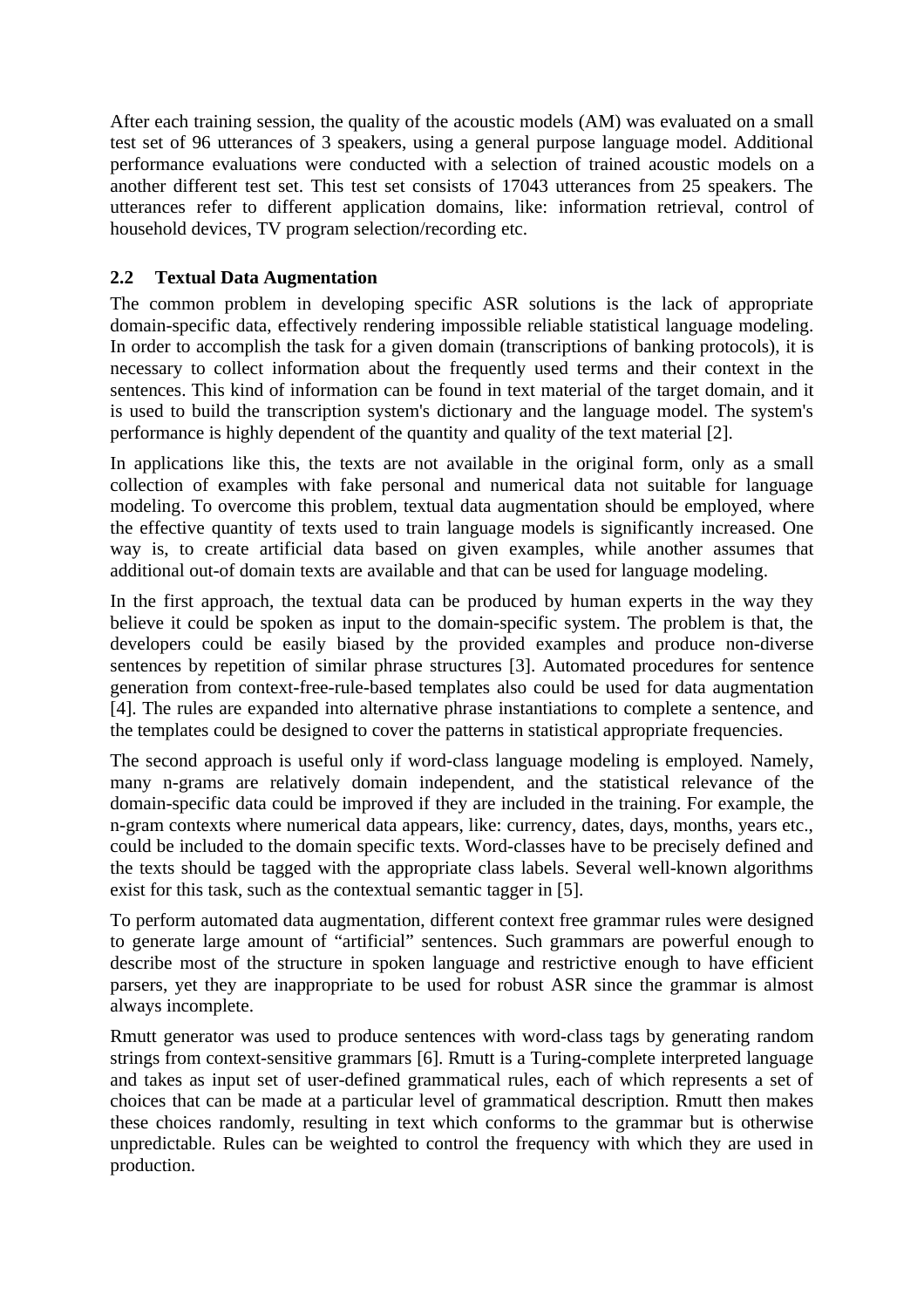## **2.3 Lexical modeling**

#### 2.3.1 Dictionary

The base dictionary was created using the WebCelex database retrieved from MPI [1]. The original dictionary was corrected in order to remove erroneous entries, garbage and pure foreign phonemes and words. They will confuse the G2P training, and very often the resulting pronunciation is erroneous. For example, all "ta-Z" like in "Etage", "Plantage", "Sabotage" are eliminated, because they will confuse the training for "\*tage". Corrections were done also on orthography, syllable boundaries and on pronunciations. This was done to improve the acoustic modeling and the recognition, but also to correct errors in the transcription of some individual words. All corrections were done automatically, even the corrections of individual words, in such way that it is easily repeatable and extendable.

## 2.3.2 Grapheme-to-Phoneme Transformation

G2P conversion was employed to create new and to extend the existing dictionary. Application specific dictionaries were derived in the training process of the language models. Many of the observed words were not part of the base dictionary and their pronunciations had to be created. The G2P conversion consists of: sequence alignment, to align the grapheme and phoneme sequence pairs in a training dictionary, training, to produce a model able to generate new pronunciations for unseen words, and decoding, to find the most likely pronunciation for the given model. The "Phonetisaurus", a WFST-based open source toolkit for G2P conversion was used to train a model and to provide pronunciations [7].

The G2P training is fully data-driven, and it was performed over a training set with more than 320k words from the corrected WebCelex dictionary. The evaluation was done on a test set with 3136 words and 30062 tokens, not included in the training. They were randomly chosen from the base dictionary, and their pronunciations taken as reference. The token error rate (TER%) was calculated by the equation TER =  $((S+I+D)/T)$  % and it was 0.11%, while the sequence (word) error was 0.96%.

| (T) otal tokens in reference: | 30062 | (S)equences:               | 3136  |
|-------------------------------|-------|----------------------------|-------|
| (M)atches                     | 30039 | (C) or rect sequences:     | 3106  |
| (S)ubstitutions               | 19    | (E)rror sequences:         | 30    |
| (I)nsertions                  | 9     | % Sequence ER (E/S)        | 0.96  |
| <b>(D)eletions</b>            |       | $%$ Sequence Acc (1.0-E/S) | 99.04 |
| % Correct (M/T)               | 99.92 |                            |       |
| % Token ER $((S+I+D)/T)$      | 0.11  |                            |       |
| % Accuracy 1.0-ER             | 99.89 |                            |       |

**Table 1 -** Detailed evaluation results of the G2P conversion

From the presented results it could be seen, that the applied modifications in dictionary introduced highly consistent pronunciation patterns, which is important also for the acoustic modeling. The results analysis showed that substitutions are mostly between similar phonemes like: /a/ confused with /a:/, /e:/ confused with /E/, /u:/ confused with /U/, the combination /ts/ confused with the pair /t/ and /s/ etc.

## **2.4 Language modeling**

#### 2.4.1 Domain-specific Language Modeling

The Rmutt tool was used to create 10 Million sentences employing grammar of 100 lines (processing time of 2 min). The corresponding dictionaries were extracted from the text and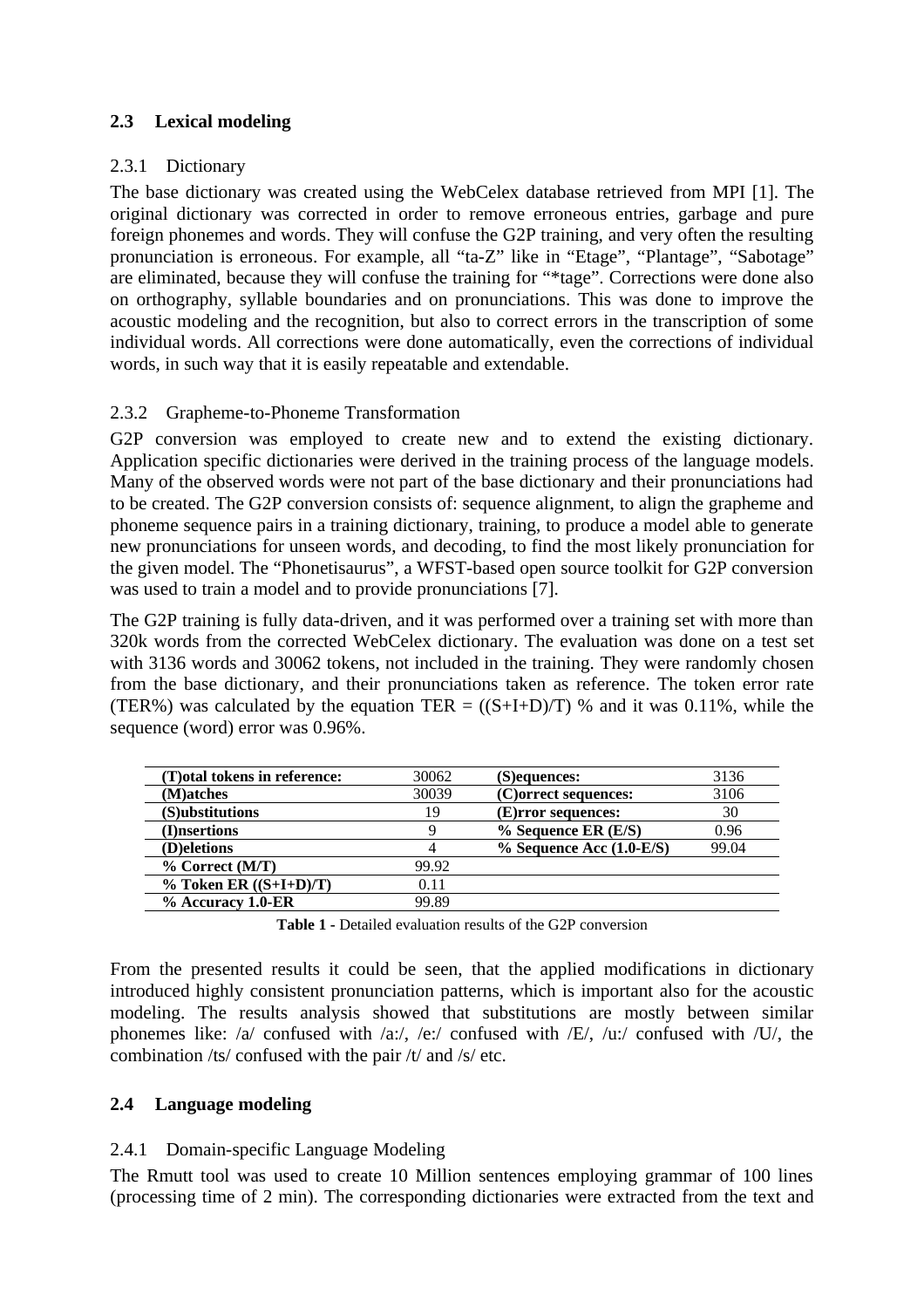the word-class files needed for LM definition were generated. Such textual corpus is already tagged with the class labels and it was used to create various domain-specific language models. They differ regarding the number and content of the words classes:

- "BankingV10", 118 word classes describing ordinal and credit card numbers, locations and regions, proper names, assets, banking services and products, as well as common used phrases, like: *"Herr Weiß möchte zu Beginn übernächster Woche Investitionen für € 9340 monatlich tätigen.", "Und Herrn Franke 's jährliche Ausgaben betragen € 44 Tausend.", "Er möchte vor dem 26. 10. 2023 kein weiteres Kapital investieren."*
- "BankingV14", same classes as in BankingV10, including punctuation as special words, in order to provide syntactically correct transcriptions.

The language modeling was performed using SRILM toolkit and the procedure was split in two stages to reduce the computational and memory requirements [10]. Firstly, n-gram counts were estimated on the text corpora and later the same counts were used to create various LMs. For the domain-specific LMs, the threshold of  $10^{-5}$  is chosen to prune the n-gram probabilities, if their removal causes (in the training set) perplexity of the model to increase by less than the threshold relative. On large corpora with more diversity, a much smaller value should be chosen, otherwise there will be very few tri-grams (and even bi-grams) included.

#### 2.4.2 General Language Modeling

The freely available databases from the web corpus of the WaCky-Initative [9], were used:

- "deWaC", a 1.7 billion word corpus constructed from the Web limiting the crawl to the .de domain and using medium-frequency words from the Süddeutsche Zeitung corpus and basic German vocabulary lists as seeds, and
- "sdewac", a 0.88 billion word corpus derived from deWaC, duplicate sentences and some noise have been removed. The corpus is in Unicode format.

A general purpose language model (noted in the text as "freespeech") was created using the "deWaC" corpora, with a vocabulary restriction of 50000 most frequent words as found in the base dictionary HaGenLex [10]. For the G2P conversion the same model was used as described before. Another general model (named as "sdewac") was created on the "sdewac" corpus, following the same procedure, the used vocabulary has 86000 unique words, of which 63000 most frequent words from the WebCelex, and the others from application specific word-lists (e.g. banking, home automation, information retrieval, locations etc). Good-Turing discounting and pruning threshold of  $10^{-8}$  were used for the both language models.

#### 2.4.3 Model Adaptation and Interpolation

Adaptation of a general language models ("freespeech" and "sdewac") on unseen content was conducted by a creating of small model from existing domain-specific text and merging the models together. Another approach is to merge the class based model with a general language model which could cover the phrases unseen in the domain specific texts, preserving the advantages and the flexibility of the class based approach. In the experiments, the before mentioned SRILM toolkit was used for interpolation of different n-gram models, with a weighting factor controlling the influence of the main model (values between 0 and 1).

## **3 Speech Recognition System**

The recognition framework used for acoustic modeling and recognition is Sphinx/pocketsphinx [11]. Acoustic model training and performance evaluation was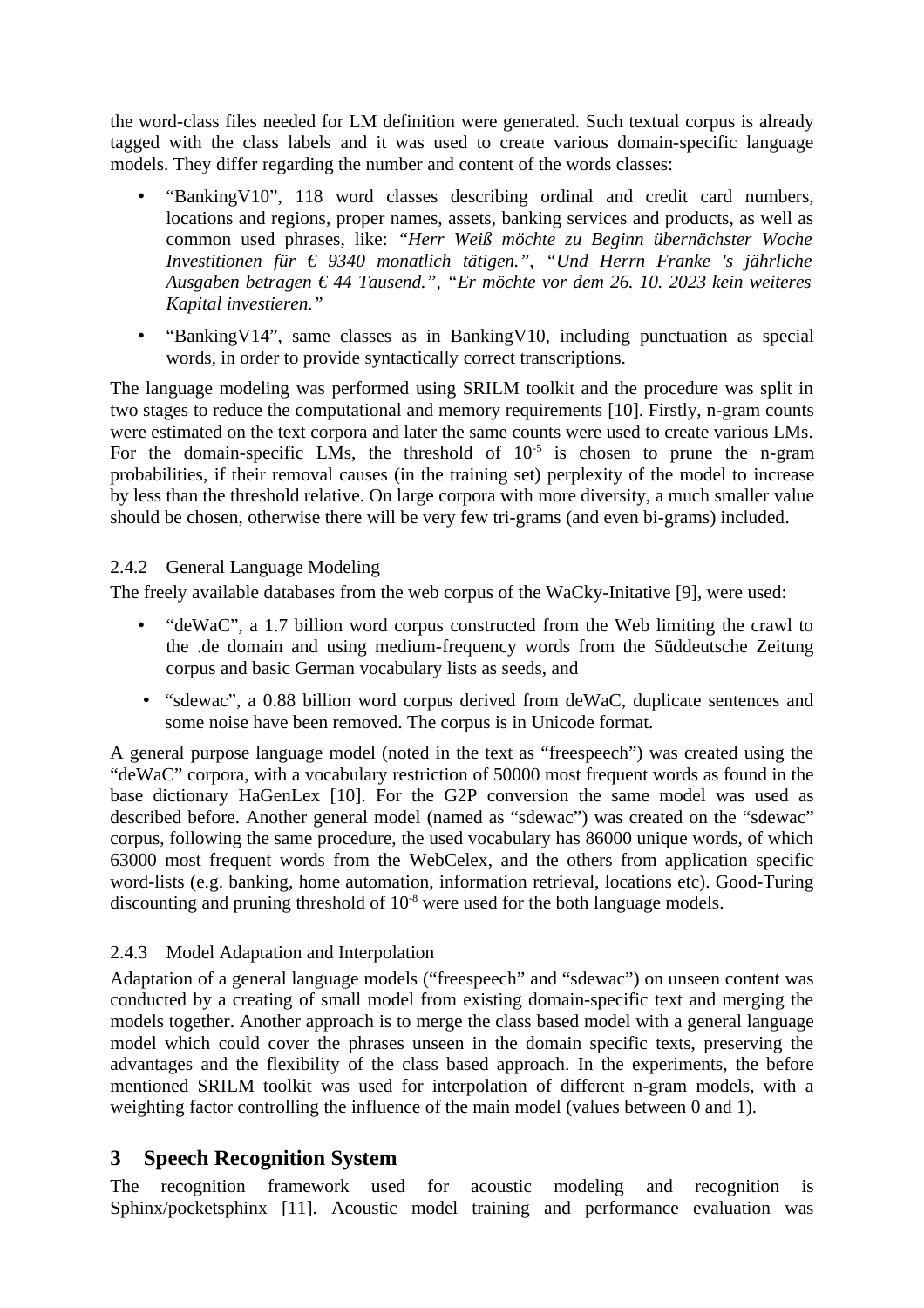conducted using Sphinx training tools. Customized procedure for model training and testing was established. The critical parameters, as the word recognition performance (WER), real time factor (xRT) and acoustic model size were analyzed. The standard procedure as presented in [11] was used with additional modifications:

- Forced-Alignment (FA) was used to properly align the transcriptions to the utterances prior to training, resulting in more consistent data and better acoustic modeling.
- Linear Discriminative Analysis (LDA) combined with Maximum Likelihood Linear Transformation (MLLT), as feature-space transformations were used to provide improvements in WER (observed, up to 25% relative), the decoding speed and memory footprint of the acoustic model.

A number of acoustic models were trained with different training configurations and their quality was estimated on the test set described in Section 2.1.

| <b>AM Designation</b> | Tvpe            | Senones | <b>Gaussians</b> | WER   | xRT  |
|-----------------------|-----------------|---------|------------------|-------|------|
| cont 1000 4 FA CLX    | continuous      | 1000    | 4                | 17.33 | 0.03 |
| cont 1000 8 FA CLX    | continuous      | 1000    | 8                | 16.57 | 0.06 |
| cont 1000 16 FA CLX   | continuous      | 1000    | 16               | 15.62 | 0.09 |
| cont_1000_32_FA_CLX   | continuous      | 1000    | 32               | 15.43 | 0.14 |
| cont 1000 64 FA CLX   | continuous      | 1000    | 64               | 16.95 | 0.24 |
| semi 1000 512 FA CLX  | semi-continuous | 1000    | 512              | 16.57 | 0.02 |
| semi 4000 512 FA CLX  | semi-continuous | 4000    | 512              | 15.24 | 0.02 |

**Table 2** - Acoustic model (AM) evaluation

The best performing continuous AM was chosen, since it provides better speaker adaptation and more robust performance than semi-continuous models. The used language model is "freespeech" with its corresponding dictionary.

## **4 Results and Discussion**

Numerous recognition experiments were conducted in order to observe the performance of the domain-specific LMs, general purpose LMs and their merged versions. Three test sets were employed in the experiments. One is the test set used for AM quality evaluation noted as TEST3. The other two are sets with domain-specific content of same speech utterances, but with slightly different transcriptions. The difference is that, in the first - TEST1, numerical values are represented as digits, while in the second TEST2, they are represented as words. This was done to investigate the influence of the general LMs where the digits are seldom represented in the model and the dictionary. The domain-specific speech (TEST1 and TEST2) was recorded by 20 different speakers (13 male and 7 female) among them, 2 non-native German speakers. The performed experiments were:

- Merging general model "sdewac" with the domain-specific models Banking V10 and Banking V14 (Table 4).
- Adaptation of the general purpose language models ("freespeech" and "sdewac") with domain-specific text different than the transcriptions in TEST1 and TEST2 (Table 5);

The percent word-error-rate (WER) and perplexity (PPL) analysis, per group of experiments and across the test sets are presented in the following tables. Correctness (Corr) was calculated as the percent of correctly recognized words (excluding deletions and substitutions), while the WER takes into account also the insertions as an error. For the language model evaluation, the transcriptions of all 3 test sets were processed accordingly to the used model type. That means, in the case of a class based model, the texts were parsed and tagged with the corresponding class labels. OOVs is a percent out-of-vocabulary words, tokens that appear in the test transcriptions but not in the language model (dictionary).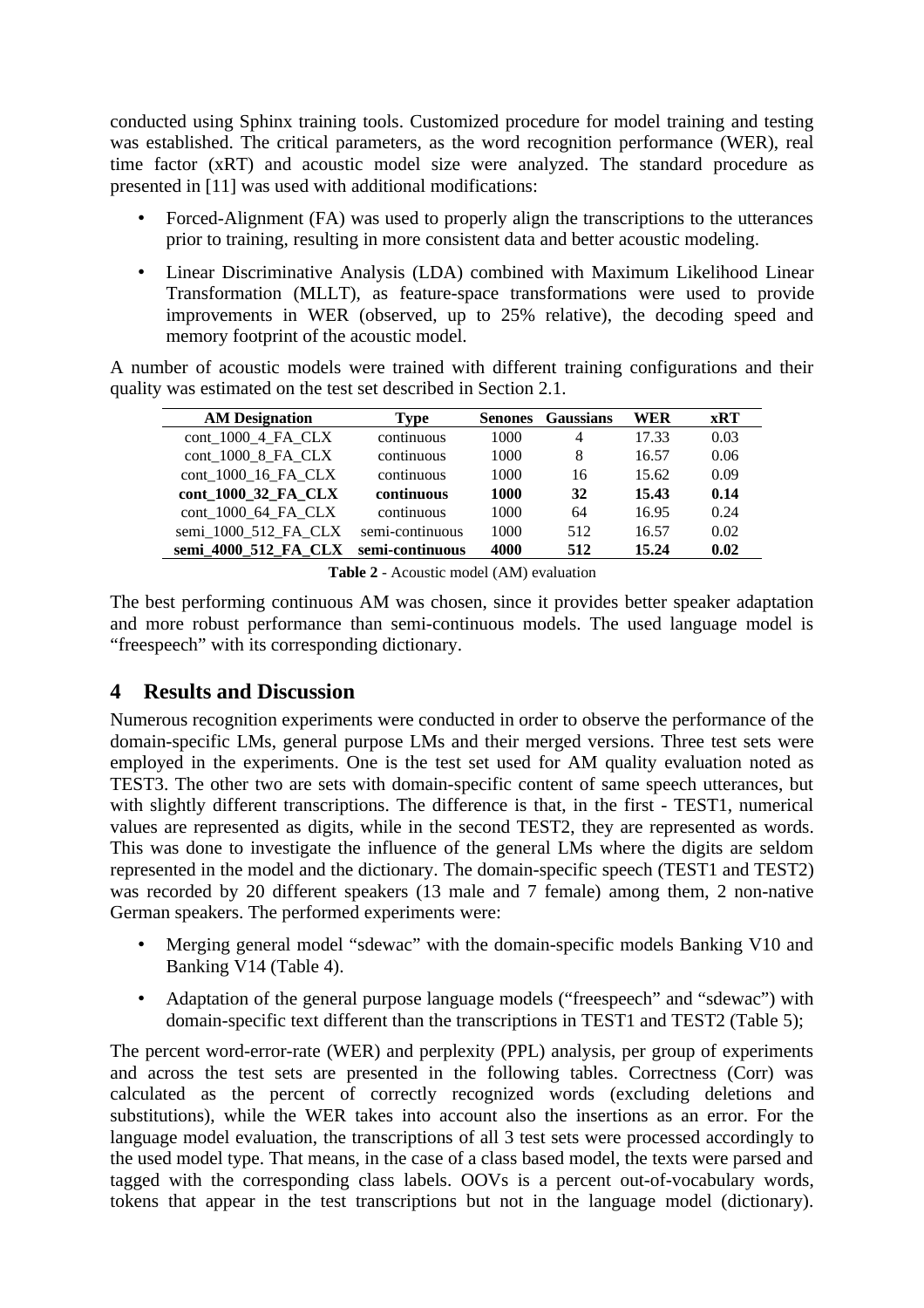Logarithm of probability (logprob) is calculated by excluding the unknown tokens, and the perplexity is defined as:

$$
PPL = 10 \land (-logprob / (words - OOVs + sentences))
$$

In all cases, the best performing acoustic model was used (see Table 2.), 32 continuous Gaussian densities and with 1000 senones. From Table 3, it is clear that the general purpose models are not suitable for transcription of banking protocols (TEST1 and TEST2), both "freespeech" and "sdewac" impose high WER, mostly because of the LM mismatch and partially because of large number of OOV.

|             | TEST <sub>1</sub> |                                 |        |                 | TEST2 |                      |             |                                              | TEST3 |      |                  |      |
|-------------|-------------------|---------------------------------|--------|-----------------|-------|----------------------|-------------|----------------------------------------------|-------|------|------------------|------|
|             |                   | %Corr %WER PPL                  |        |                 |       |                      |             | %OOV %Corr %WER PPL %OOV %Corr %WER PPL %OOV |       |      |                  |      |
| Banking V10 | 72.7              | 32.8 326.6 19.0 47.4 55.3 451.7 |        |                 |       |                      |             | 26.8                                         | 7.6   |      | 97.5 4178.8 50.3 |      |
| Banking V14 | 72.8              |                                 |        | 40.7 176.1 22.3 |       | 46.1 61.5 350.8 29.3 |             |                                              | 6.1   |      | 100.9 10067      | 45.1 |
| sdewac      | 58.9              | 49.9                            | 2169.8 | $0.0^{\circ}$   | 49.6  |                      | 54.5 1051.5 | 0.4                                          | 86.5  | 14.7 | 620.2            | 0.0  |
| freespeech  | 50.9              | 82.2                            | 359.5  | 22.8            | 63.4  |                      | 48.3 244.7  | 10.4                                         | 85.7  | 15.4 | 156.1            | -0.6 |

|  | Table 3 - Baseline language models performance (domain-specific and general) |  |  |
|--|------------------------------------------------------------------------------|--|--|
|  |                                                                              |  |  |

The domain-specific models performed better, still the WER is quite high. The reason is high OOV due to missing words in some classes as well as the nature of the models them self – they were produced on artificial data. On the other side, the BankingV10 and V14 are completely useless for other purposes than the transcription of banking protocols.

| sdewac/V10 | TEST <sub>1</sub> |                |       |               |      | TEST2          |       |      | TEST3 |            |        |       |
|------------|-------------------|----------------|-------|---------------|------|----------------|-------|------|-------|------------|--------|-------|
| weights    |                   | %Corr %WER PPL |       | %00V          |      | %Corr %WER PPL |       | %00V |       | %Corr %WER | PPI.   | %00V  |
| 0.25       | 77 1              | 27 R           | 618.3 | $0.0^{\circ}$ | 52.6 | 49.92 531.9    |       | 0.42 | 64.6  | 37.3       | 1021.5 | - 0.0 |
| 0.50       | 76.6              | 27.8           | 531.8 | 0.0           | 53.1 | 49.22          | 417.7 | 0.42 | 75.1  | 26.9       | 589.4  | -0.0  |
| 0.75       | 75.8              | 28.3           | 614.2 | 0.0           | 53.0 | 49.14          | 437.6 | 0.42 | 81.0  | 21.5       | 465.6  | 0.0   |

**Table 4** - Merged (Banking V10 with sdewac using different weights)

After merging general model "sdewac" with "BankingV10", in the best case (using  $0.5$ ) interpolation weight), the relative WER improvements evaluated on TEST1, were: 44.3% against "sdewac" and 15.0% against "BankingV10" (Table 4). Smaller improvements are observable on TEST2, while the WER increased on TEST3 which was expected. In order to adapt the "sdewac" LM on a domain-specific content, text which is not included in the training and testing was used to create small language model which was merged with "sdewac" with different weights.

| sdewac/"in-dom" | TEST1 |                |       |               | TEST2 |                |       |      | TEST3 |                |            |      |
|-----------------|-------|----------------|-------|---------------|-------|----------------|-------|------|-------|----------------|------------|------|
| weight          |       | %Corr %WER PPL |       | %00V          |       | %Corr %WER PPL |       | %00V |       | %Corr %WER PPL |            | %00V |
| $0.1\,$         | 68.3  | 37.4           | 471.8 | 0.0           | 57.0  | 45.5           | 401.0 | 0.4  | 82.1  |                | 19.8 202.7 | 0.0  |
| 0.5             | 70.1  | 35.6           | 242.8 | $0.0^{\circ}$ | 56.9  | 45.7           | 286.0 | 0.4  | 77.5  | 24.8           | - 260.0    | 0.0  |
| 0.9             | 66.6  | 40.4           | 271.3 | 0.0           | 54.3  | 48.9           | 471.2 | 0.4  | 59.0  | 43.1           | 861.7      | 0.0  |

**Table 5 -** Adaptation with, unseen domain-specific text, different weights

In Table 5 it could be seen that relative WER improvements against "sdewac" LM (weight 0.5), are: on TEST1 – 28.5%, on TEST2 16.1%, and, as expected, relative increase of WER for TEST3 68.7%. Degradation of the WER performance on TEST3 is irrelevant since the main objective was to adapt the general purpose model for the domain-specific sentences.